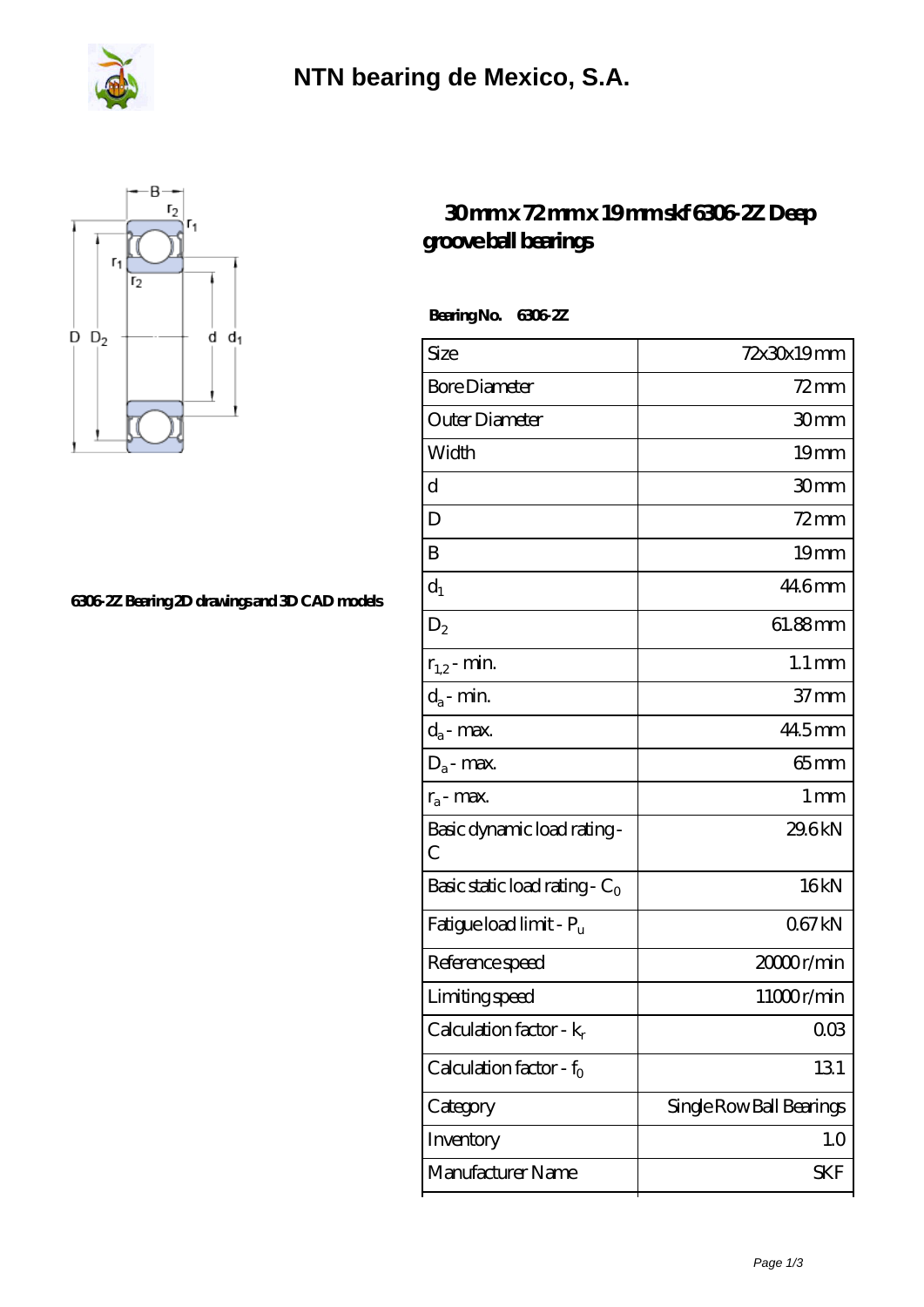

## **[NTN bearing de Mexico, S.A.](https://m.fergusonheatncool.com)**

| Minimum Buy Quantity               | N/A                                                                                                                                                                                                   |
|------------------------------------|-------------------------------------------------------------------------------------------------------------------------------------------------------------------------------------------------------|
| Weight / Kilogram                  | 0365                                                                                                                                                                                                  |
| Product Group                      | <b>BOO308</b>                                                                                                                                                                                         |
| Enclosure                          | 2 Metal Shields                                                                                                                                                                                       |
| Precision Class                    | ABEC 1   ISO PO                                                                                                                                                                                       |
| Maximum Capacity / Filling<br>Slot | No                                                                                                                                                                                                    |
| Rolling Element                    | <b>Ball Bearing</b>                                                                                                                                                                                   |
| Snap Ring                          | No                                                                                                                                                                                                    |
| Internal Special Features          | No                                                                                                                                                                                                    |
| Cage Material                      | Steel                                                                                                                                                                                                 |
| Internal Clearance                 | CO-Medium                                                                                                                                                                                             |
| Inch - Metric                      | Metric                                                                                                                                                                                                |
| Long Description                   | <b>30MM Bore: 72MM</b><br>Outside Diameter; 19MM<br>Outer Race Diameter; 2<br>Metal Shields; Ball Bearing;<br>ABEC 1   ISO PQ No Filling<br>Slot; No Snap Ring No<br><b>Internal Special Features</b> |
| Category                           | Single Row Ball Bearing                                                                                                                                                                               |
| <b>UNSPSC</b>                      | 31171504                                                                                                                                                                                              |
| Harmonized Tariff Code             | 8482105068                                                                                                                                                                                            |
| Noun                               | Bearing                                                                                                                                                                                               |
| <b>Keyword String</b>              | Ball                                                                                                                                                                                                  |
| Manufacturer URL                   | http://www.skf.com                                                                                                                                                                                    |
| Manufacturer Item Number           | 6306-2Z                                                                                                                                                                                               |
| Weight/LBS                         | 082                                                                                                                                                                                                   |
| Outer Race Width                   | Q748Inch   19Millimeter                                                                                                                                                                               |
| Bore                               | 1.181 Inch   30 Millimeter                                                                                                                                                                            |
| Outside Diameter                   | 2835Inch   72 Millimeter                                                                                                                                                                              |
| $d_1$                              | 44.6mm                                                                                                                                                                                                |
| $D_2$                              | 61.88mm                                                                                                                                                                                               |
| $r_{1,2}$ min.                     | $1.1 \,\mathrm{mm}$                                                                                                                                                                                   |
|                                    |                                                                                                                                                                                                       |